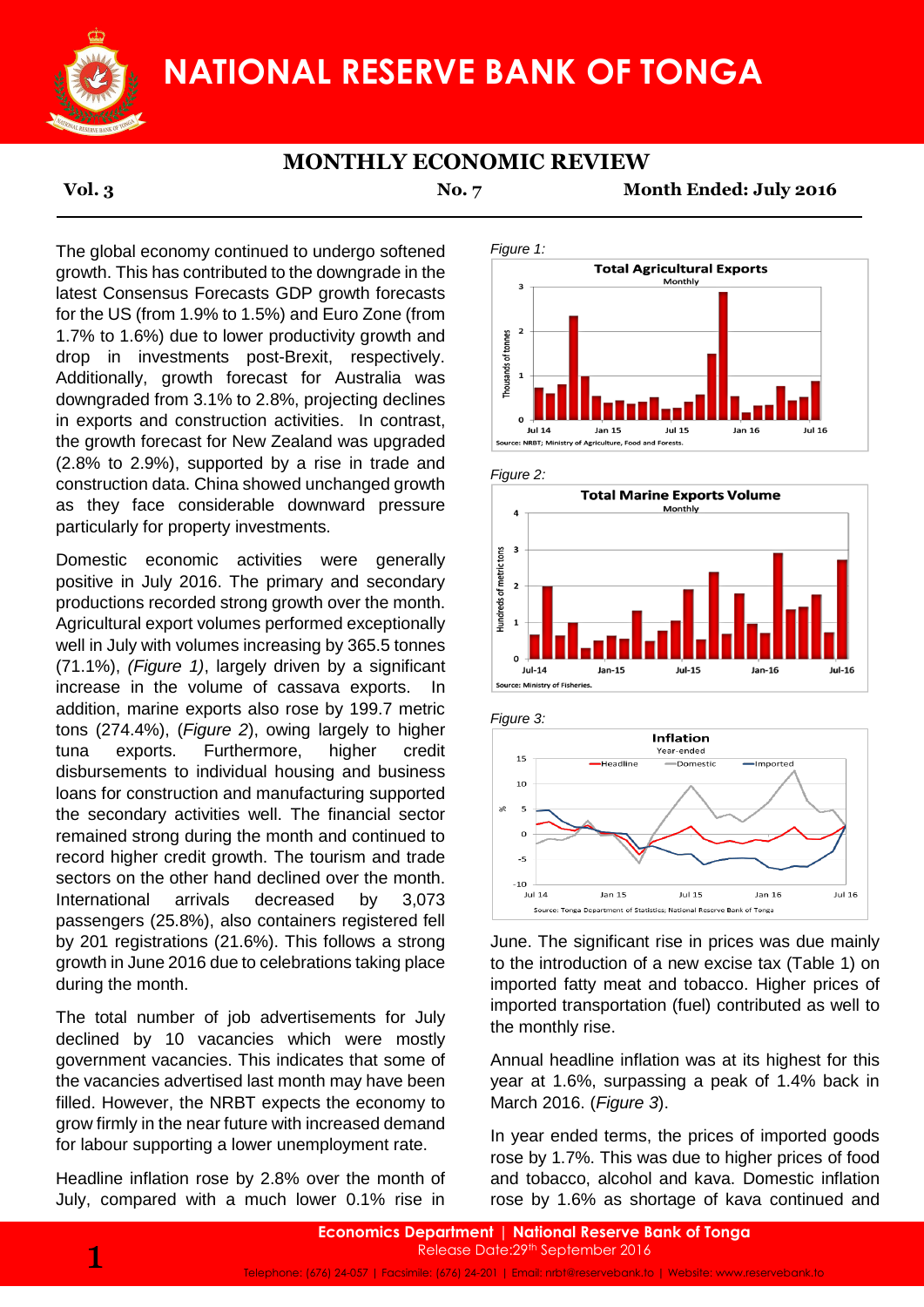**NATIONAL RESERVE BANK OF TONGA**

## **MONTHLY ECONOMIC REVIEW**

**Vol. 3 No. 7 Month Ended: July 2016**

prices of other miscellaneous goods and services also rose over the year.

*Table 1:*

| <b>Customs Duty</b>                       | Old rate | New rate                                      |
|-------------------------------------------|----------|-----------------------------------------------|
| lamb breast & flap                        |          | 15%                                           |
| Mayonnaise                                |          | 15%                                           |
| <b>Baby Diaper</b>                        |          | 15%                                           |
| Article of Asbestos                       |          | 15%                                           |
| <b>Excise Tax</b>                         | Old rate | New rate                                      |
| Chicken leg                               |          | \$0.40/kg                                     |
| Turkey tail                               |          | \$1.50/kg                                     |
| Mayonnaise                                |          | \$2/kg                                        |
| Ice cream and other edible ice whether or |          |                                               |
| not containing cocoa                      |          | \$1.50/kg                                     |
| Lard                                      | \$1/kg   | \$2/kg                                        |
| Sweetened drinks                          | \$0.50/L | \$1/L                                         |
| Locally manufactured cigarettes           |          | \$238 per 1,000 sticks \$280 per 1,000 sticks |
| Imported tobacco                          |          | \$250 per 1,000 sticks \$380 per 1,000 sticks |
| Other tobacco                             | \$250/kg | \$380/kg                                      |
| Unleaded, aviation gasoline, kerosene,    |          |                                               |
| distillate fuel, residual fuel oil        | \$0.50/L | \$0.65/L                                      |
| Source: Ministry of Revenue & Customs     |          |                                               |

Over the month of July, the New Zealand Dollar (NZD), Japanese Yen (JPY) and British Pound (GPB) depreciated against the Tongan Pa'anga (TOP) while the Australian Dollar (AUD) and the United States Dollar (USD) appreciated against the TOP. Tonga's Nominal Effective Exchange Rate (NEER) and Real Effective Exchange Rate (REER) therefore both appreciated over the month by 0.1% and 2.8% respectively *(Figure 4)*. In comparison to July 2015, both the NEER and the REER declined by 6.5% and 6.0% respectively benefitting Tongan exporters and recipients of foreign currency.

Total payments in the Overseas Exchange Transactions (OET) rose by \$2.6 million (5.3%) to \$52.3 million in July. This was driven mostly by a \$2.8 million (9.9%) increase in import payments over the month, particularly payments for imports of oil, construction materials and motor vehicles, which more than offset a decline in import payments for wholesale and retail goods.

Total OET receipts, on the other hand, fell by \$27.9 million (32.9%) to \$57.0 million in July due mainly to lower official receipts following a peak last month at \$84.9 million from inflows of government grants and

*Figure 4:* **Nominal and Real Effective Exchange Rates** Monthly  $\frac{8}{2}$  115 2006=  $NFFR$  $RFFR$ 110 Dec 105 pa'anga, I 100  $\overline{5}$ 95 ndex of units 90 85  $Jul$  14  $Jan<sub>15</sub>$ **Jul 15** Jan  $16$  $Jul16$ Source: NRB









budget support. Private transfer receipts, which are mostly remittances, also fell by \$2.1 million (9.5%) to \$19.9 million over the month.

The balance of OET for the month of July, which is the net change to foreign reserves, was a surplus of \$12.6 million, which was lower by \$11.6 million than the surplus in June *(Figure 5).* This lower surplus is largely due to the large government grants received last month. Official foreign reserves rose by \$12.5 million to \$367.4 million in July (*Figure 6)*, equivalent to 10.4 months of import cover, which is well above the NRBT's minimum range of 3-4 months. $1$ 

**.** 

Telephone: (676) 24-057 | Facsimile: (676) 24-201 | Email: nrbt@reservebank.to | Website: www.reservebank.to

 $1$  IMF projects the level of foreign reserves for 2016/17 to be equivalent to 5.7 months of goods and services imports.